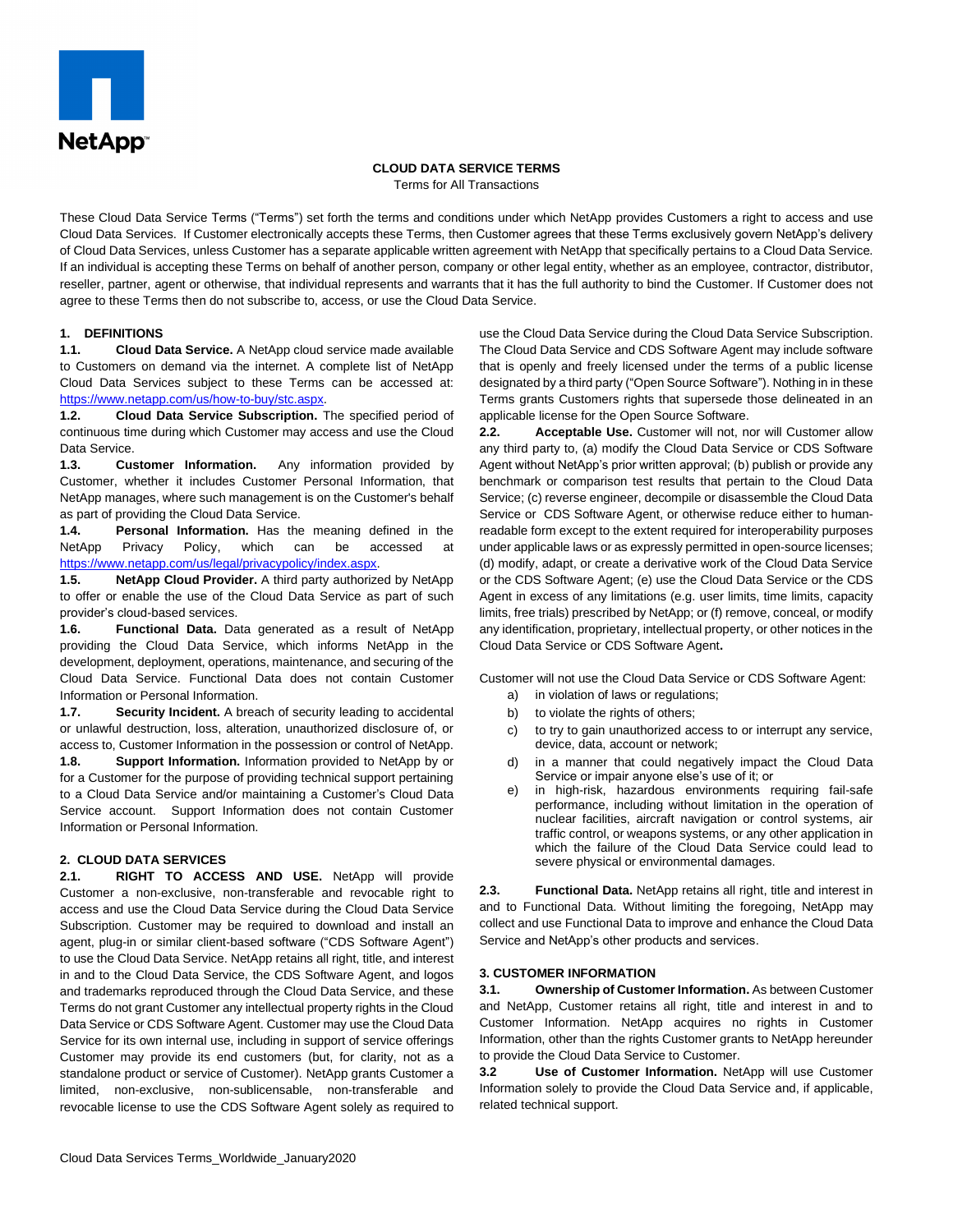**3.3. Disclosure of Customer Information.** NetApp will not disclose Customer Information outside of NetApp or its controlled subsidiaries and affiliates except to the extent required to make the Cloud Data Service available for Customer use or to the extent such disclosure is required by applicable law. NetApp will give Customer reasonable notice of a request of a governmental or regulatory body for Customer Information to allow Customer to seek a protective order or other legal remedies (except to the extent NetApp's compliance with this Section would cause it to violate a court order or other legal requirement).

**3.4. GDPR and CCPA Compliance.** Article 28 (1) of the European Union General Data Protection Regulation ("GDPR") requires an agreement between a controller and processor, and between a processor and sub processor, that processing of Personal Information be conducted in accordance with technical and organizational measures that meet the requirements of the GDPR and ensure the protection of the rights of data subjects. Additional terms and conditions applicable to NetApp acting in a role as a data processor are set forth at [https://www.netapp.com/us/how-to-buy/index.aspx.](https://www.netapp.com/us/how-to-buy/index.aspx) To the extent NetApp acts as a data processor, as defined in the California Consumer Privacy Act, of Personal Information on Customer's behalf, NetApp will not retain, use, or disclose such Personal Information for any purpose other than providing services to Customer in accordance with these Terms. NetApp certifies that it understands the foregoing restrictions and will comply with them.

# **4. DATA SECURITY**

**4.1. Security.** NetApp will implement reasonable technical and organizational safeguards designed to protect Customer Information against unauthorized loss, destruction, alteration, access, or disclosure. NetApp may modify such safeguards from time to time, provided that such modifications will not materially reduce the overall level of protection for Customer Information.

**4.2. Security Incident**. If NetApp discovers that a Security Incident has occurred, NetApp will notify Customer promptly and without undue delay unless otherwise prohibited by law or otherwise instructed by a law enforcement or supervisory authority. In addition to providing such notification, NetApp will promptly take reasonable steps to mitigate the effects of the Security Incident and to minimize any damage resulting from the Security Incident. Customer must notify NetApp promptly about any possible misuse of its accounts or authentication credentials or any Security Incident of which it becomes aware related to the Cloud Data Service.

**5. TRIAL SERVICES AND COMPLIMENTARY SERVICES.** NetApp may, in its sole discretion, offer a no cost, no obligation trial to a Cloud Data Service ("Trial Service") to customers. The Trial Service will commence on the initial date a Customer accesses the Cloud Data Service and will conclude at the end of the trial period delineated by NetApp, or sooner if: (a) the Customer purchases a subscription to the applicable Cloud Data Service, or (b) if NetApp terminates Customer's use of the Cloud Data Service in accordance with these Terms. NetApp may, in its sole discretion, offer Cloud Data Services at no cost to Customers, up to certain limits prescribed by NetApp ("Complimentary Services"). Customer acknowledges and agrees that these Terms are applicable and binding upon Customer to Trial Services or Complimentary Services. NOTWITHSTANDING SECTIONS 9 (SERVICE LEVEL AGREEMENT) AND SECTION 11.1 (IP CLAIMS), NETAPP HAS NO OBLIGATION TO DEFEND OR SETTLE IP CLAIMS

**6. BETA SERVICE**. From time to time NetApp may make available a Cloud Data Service (or a feature of a Cloud Data Service) that is identified by NetApp as alpha, beta, pre-release, demonstration or preview ("Beta Service"). Unless otherwise agreed in writing by NetApp, a Beta Service may only be used in non-production environments and not for commercial purposes. Customers using a Beta Service agree to cooperate with NetApp in testing the Beta Service and providing feedback, to NetApp, which NetApp can use without restriction, concerning the functionality and performance of the Beta Service. ("Feedback"). Customer acknowledges that the Beta Service and Feedback are proprietary and confidential information of NetApp ("Confidential Information"). Customer will not make the Confidential Information available in any form to any person other than to its employees or consultants with a need to know and who are under an obligation of confidentiality not to disclose such Confidential Information. Customer understands and agrees that its use of a Beta Service is voluntary, and NetApp is not obligated to provide Customer with a commercial version of the Beta Service. Customer acknowledges and agrees that all use of a Beta Services is at its sole risk.

**7. SERVICE LEVEL AGREEMENT.** Specific Service Level Agreements (SLAs) delineate NetApp's commitment to uptime and connectivity for the Cloud Data Services. If available, SLAs for each respective Cloud Data Service are set forth on [https://www.netapp.com/us/how-to](https://www.netapp.com/us/how-to-buy/stc.aspx)[buy/stc.aspx.](https://www.netapp.com/us/how-to-buy/stc.aspx)

### **8. WARRANTY**

**8.1. Warranty.** CUSTOMER ACCEPTS THE CLOUD DATA SERVICE AND CDS SOFTWARE AGENT "AS IS" AND AS AVAILABLE. NETAPP PROVIDES NO REPRESENTATION OR WARRANTY OF ANY KIND, EXPRESS OR IMPLIED, INCLUDING WITHOUT LIMITATION IMPLIED WARRANTIES OF MERCHANTABILITY OR FITNESS FOR A PARTICULAR PURPOSE, OR ANY IMPLIED WARRANTY ARISING FROM STATUTE, COURSE OF DEALING, COURSE OF PERFORMANCE, OR USAGE OF TRADE. WITHOUT LIMITING THE GENERALITY OF THE FOREGOING: (a) NETAPP DOES NOT REPRESENT OR WARRANT THAT THE CLOUD DATA SERVICE(S) WILL PERFORM WITHOUT INTERRUPTION OR ERROR; AND (b) NETAPP DOES NOT REPRESENT OR WARRANT THAT THE CLOUD DATA SERVICE(S) IS SECURE FROM HACKING OR OTHER UNAUTHORIZED INTRUSION OR THAT CUSTOMER CONTENT WILL REMAIN PRIVATE OR SECURE.

# **9. INTELLECTUAL PROPERTY PROTECTION**

**9.1. IP Claims.** Subject to the terms and conditions of this Section, NetApp will defend or settle any claim brought by a third party against Customer that the Cloud Data Service or CDS Software Agent sold and delivered by or for NetApp to Customer under these Terms infringe any patent, trademark, or copyright ("IP Claim"). NetApp will pay settlement amounts or, if applicable, damages and costs finally awarded by a court of competent jurisdiction (collectively, "Damages") against Customer to the extent such Damages are specifically attributable to the IP Claim, provided that Customer: (a) promptly notifies NetApp in writing of the IP Claim; (b) provides information and assistance to NetApp to defend such IP Claim; and (c) provides NetApp with sole control of the defense or settlement negotiations.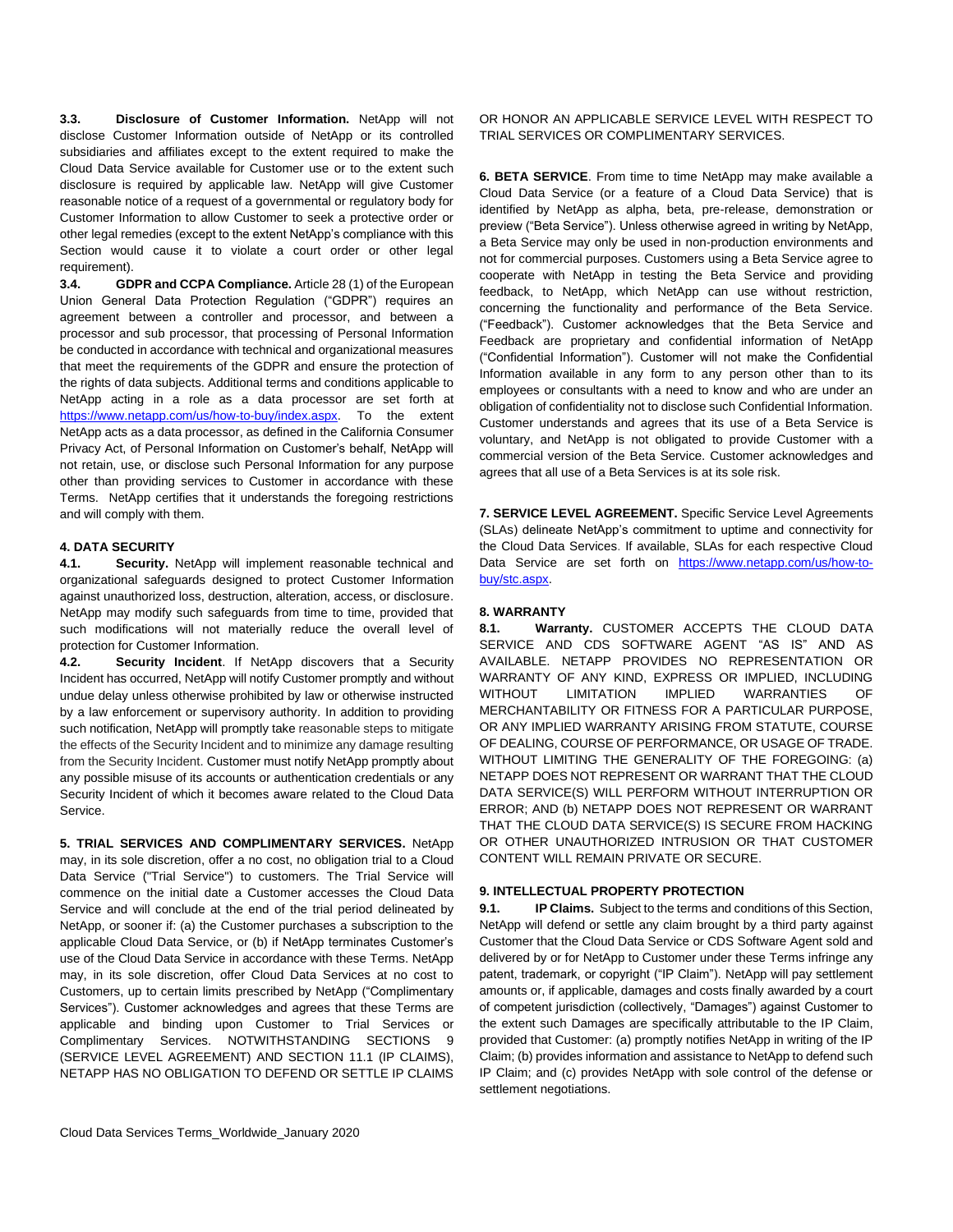**9.2. Remedies.** NetApp may, at its option, substitute or modify the applicable Cloud Data Service or CDS Software Agent, or the relevant portion thereof, so that it becomes non-infringing; procure any necessary license; or replace the Cloud Data Service. If NetApp determines that none of these alternatives is reasonably available, then Customer may terminate its subscription and NetApp will refund Customer's purchase price.

**9.3. Exclusions.** Notwithstanding anything to the contrary in these Terms, NetApp has no obligation or liability for any claim of infringement that arises from or relates to: (a) NetApp's compliance with or use of designs, specifications, inventions, instructions, or technical information furnished by or on behalf of Customer; (b) modifications made by or on behalf of Customer without NetApp's prior written authorization; (c) Customer's failure to upgrade or use a new version of the CDS Software Agent, to make a change or modification requested by NetApp, implement or configure the Cloud Data Service in a manner set forth by NetApp, or to cease using the Cloud Data Service or CDS Software Agent, if requested by NetApp; (d) the Cloud Data Service or CDS Software Agent, or any portion thereof, in combination with any other product or service (including NetApp Cloud Provider services); (e) Customer's breach of the acceptable use policy; or (f) any content or information stored on or used by Customer or a third party in connection with the Cloud Data Service.

**9.4. Entire Liability.** Notwithstanding any term to the contrary in these Terms, this Section 9 states NetApp's entire liability and Customer's sole and exclusive remedies for IP Claims.

**10. LIMITATION OF LIABILITY.** Regardless of the basis of the claim (e.g., contract, tort or statute), the total liability of NetApp under or in connection with these Terms will not exceed the amounts received by NetApp for the applicable Cloud Data Services(s) in the 12 months preceding the event that gave rise to the claim or the minimum amounts permitted by applicable laws, if greater. NetApp will not liable for:

a) any indirect, consequential, incidental, exemplary or special

- damages:
- b) loss or corruption of data;
- c) loss of revenues, profits, goodwill or anticipated savings;
- d) procurement of substitute goods and/or services; or
- e) interruption to business.

The limitations and exclusions above will not apply to liability for death or bodily injury caused by negligence, gross negligence, willful misconduct, fraud, IP Claims under Section 9, or any other liability that cannot be excluded under applicable laws.

## **11. CLOUD DATA SERVICE EXPIRATION, SUSPENSION OR TERMINATION**

**11.1. Suspension or Termination.** Customers that violate Section 2.2 may be subject to having their Cloud Data Service(s) Subscription suspended or terminated at NetApp's discretion. NetApp will provide reasonable notice before suspending or terminating a Cloud Data Service unless NetApp believes an immediate suspension or termination is required. Upon suspension or termination of the Cloud Data Services(s), Customer will promptly return or destroy all copies of the CDS Software Agent.

**11.2. Data Retention.** NetApp will use commercially reasonable efforts to notify Customer that its access to the Cloud Data Service will discontinued and all Customer Information will be deleted, at a time to be determined by NetApp, without the option of recovery. NetApp expressly disclaims all liability if Customer does not receive or act in accordance with this notice, or it any Customer Information is deleted.

**12. EXPORT CONTROLS.** Customer acknowledges that the Cloud Data Service(s) and CDS Software Agent supplied by NetApp under these Terms are subject to export controls under the laws and regulations of the United States, the European Union and other countries (as applicable), and the Cloud Data Service(s) may include technology controlled under export and import regulation, including encryption technology. Customer agrees to comply with such laws and regulations and represents and warrants that Customer:

- a) will not, unless authorized by U.S. export licenses or other government authorizations, directly or indirectly export or reexport the Cloud Data Service to or use the Cloud Data Service in countries subject to U.S. embargoes or trade sanctions programs;
- b) is not a party, nor will Customer export or re-export to a party, identified on any applicable government export exclusion lists, including but not limited to the U.S. Denied Persons, Entity, and Specially Designated Nationals Lists;
- c) will not use the Cloud Data Service for any purposes prohibited by U.S. law, including the development, design, manufacture or production of nuclear, missile, chemical, or biological weaponry or other weapons of mass destruction; and
- d) is responsible for compliance with all local encryption laws and regulations, where applicable, and for obtaining any permits and licenses required under those laws and regulations for Customer's use of the Cloud Data Service(s).

Customer agrees to provide NetApp destination end use and end user information upon NetApp's request. Customer will obtain all required authorizations, permits, or licenses to export, re-export or import, as required. Customer agrees to obligate, by contract or other similar assurances, the parties to whom Customer re-exports or otherwise transfers the Cloud Data Service(s) to comply with all obligations set forth in this Section 12.

# **13. MISCELLANEOUS**

**13.1. U.S. Federal Government Customers.** This Section applies only to U.S. Federal Government Customers. The Cloud Data Services and CDS Software Agents are "commercial" computer software and are licensed to Customer in accordance with the rights articulated in applicable U.S. government acquisition regulations (e.g., FAR, DFARs) pertaining to commercial computer software. Any dispute will be subject to resolution pursuant to the Contract Disputes Act of 1978. Nothing contained in these Terms is meant to derogate the rights of the U.S. Department of Justice as identified in 28 U.S.C. §516. All other provisions of these Terms remain in effect as written.

**13.2**. **Force Majeure.** Neither Party will be liable to the other for any alleged loss or damages resulting from acts of God, acts of civil or military authority, governmental priorities, fire, floods, earthquakes, epidemics, quarantine, energy crises, strikes, labor trouble, terrorism, war, riots, accidents, shortages, delays in transportation or any other causes beyond the reasonable control of a Party (collectively, "Force Majeure").

**13.3. Waiver.** Any waiver or failure to enforce any provision of these Terms on any occasion will not be deemed a waiver of any other provision or of such provision on any other occasion. Either Party's exercise of any right or remedy provided in these Terms will be without prejudice to its right to exercise any other right or remedy.

**13.4. Severability.** In the event any provision of these Terms is held by a court of competent jurisdiction to be unenforceable for any reason, such provision will be changed and interpreted to accomplish the objectives of such provision to the greatest extent possible under